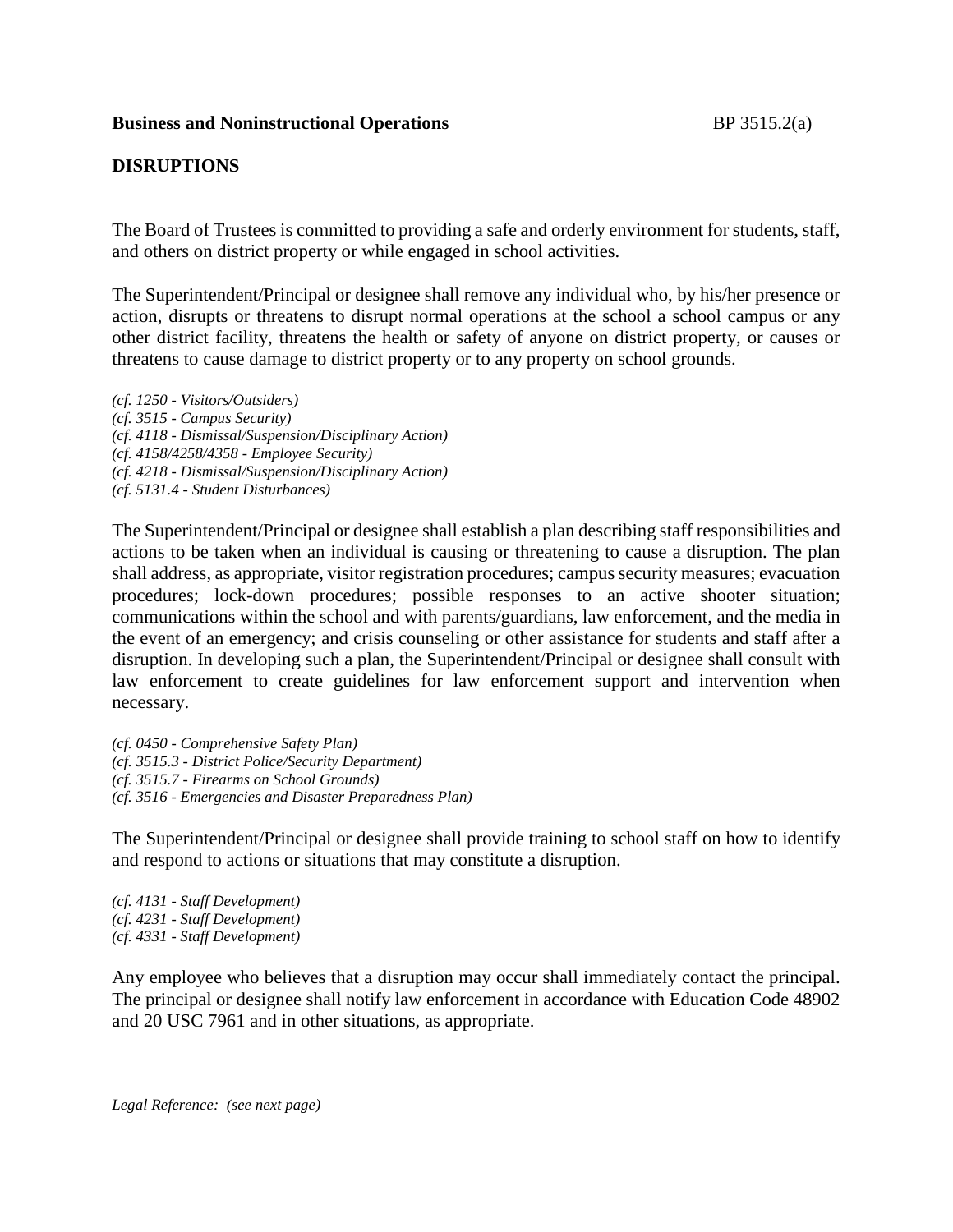## **DISRUPTIONS** (continued)

*Legal Reference:*

*EDUCATION CODE 32210 Willful disturbance of public school or meeting, misdemeanor 32211 Threatened disruption or interference with classes; misdemeanor 35160 Authority of governing boards 44810 Willful interference with classroom conduct 44811 Disruption of classwork or extracurricular activities 48902 Notification of law enforcement authorities 51512 Prohibited use of electronic listening or recording device PENAL CODE 243.5 Assault or battery on school property 415.5 Disturbance of peace of school 626-626.11 Schools, crimes, especially: 626.7 Failure to leave campus or facility; wrongful return; penalties; notice; exceptions 626.8 Disruptive presence at schools 626.81 Misdemeanor for registered sex offender to come onto school grounds 626.85 Misdemeanor for specified drug offender presence on school grounds 626.9 Gun Free School Zone Act 627-627.10 Access to school premises 653b Loitering about schools or public places 12556 Imitation firearms 30310 Prohibition against ammunition on school grounds UNITED STATES CODE, TITLE 20 7961 Gun-Free Schools Act COURT DECISIONS Reeves v. Rocklin Unified School District, (2003) 109 Cal.App.4th 652 In Re Joseph F., (2000) 85 Cal.App.4th 975 In Re Jimi A., (1989) 209 Cal.App.3d 482 In Re Oscar R., (1984) 161 Cal.App.3d 770 ATTORNEY GENERAL OPINIONS 79 Ops.Cal.Atty.Gen. 58 (1996)*

*Management Resources:*

*CSBA PUBLICATIONS 911! A Manual for Schools and the Media During a Campus Crisis, 2001 U.S. DEPARTMENT OF EDUCATION PUBLICATIONS Guide for Developing High-Quality School Emergency Operations Plans, 2013 WEB SITES CSBA: http://www.csba.org California Department of Education, Safe Schools Office: http://www.cde.ca.gov/ls/ss U.S. Department of Education: http://www.ed.gov*

Policy **CUDDEBACK UNION ELEMENTARY SCHOOL DISTRICT** adopted: December 11, 2019 Carlotta, California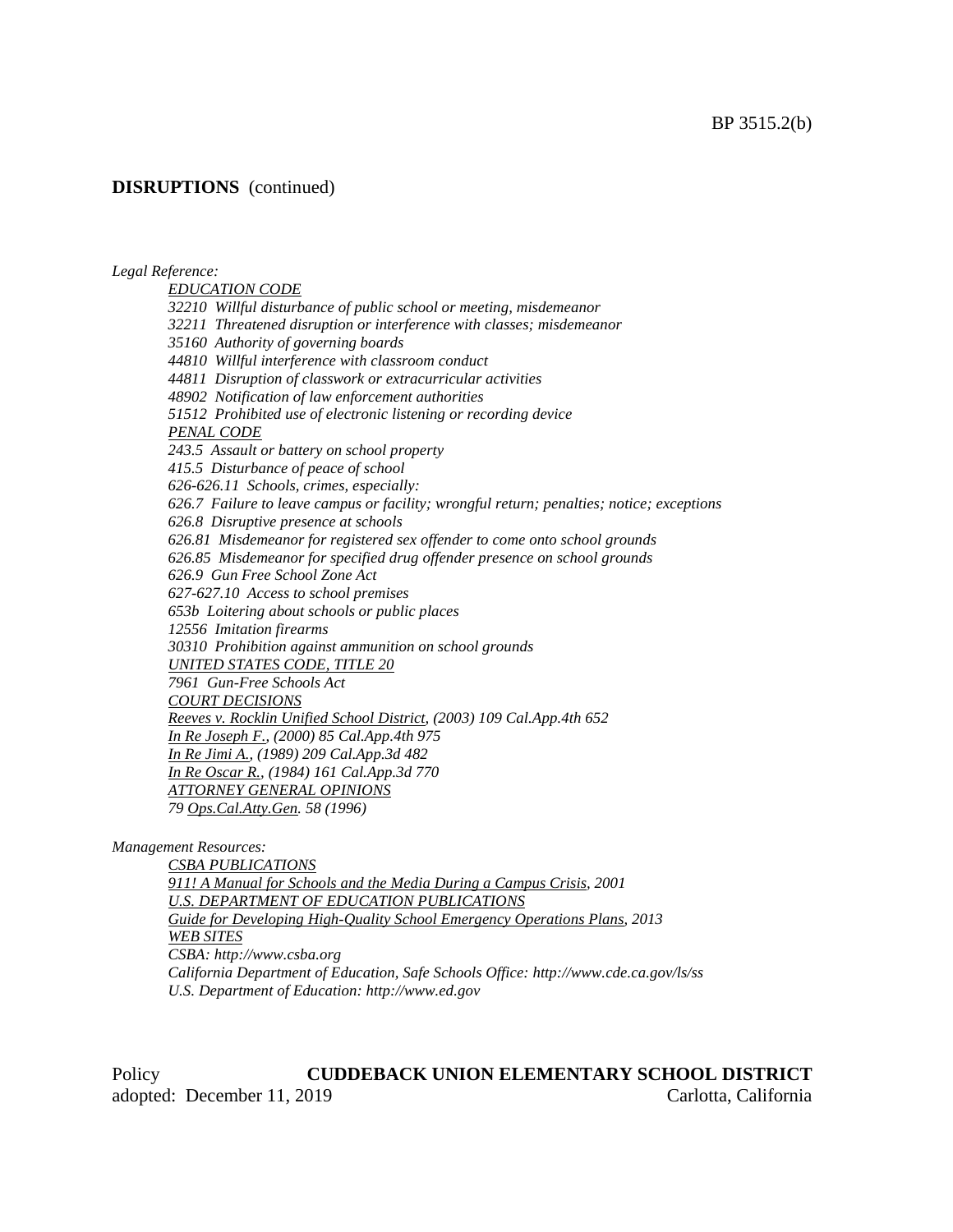# **DISRUPTIONS**

The principal or designee may direct any person, except a student, school employee, or other person required by his/her employment to be on school grounds, to leave school grounds or school activity if:

- 1. The principal or designee has reasonable basis for concluding that the person is committing or has entered the campus with the purpose of committing an act which is likely to interfere with the peaceful conduct, discipline, good order, or administration of the school or a school activity, or with the intent of inflicting damage to any person or property. (Education Code 44810, 44811; Penal Code 626.7)
- 2. The person fights or challenges another person to a fight, willfully disturbs another person by loud and unreasonable noise, or uses offensive language which could provoke a violent reaction. (Penal Code 415.5)
- 3. The person, without lawful business for being present, loiters around the school or reenters the school within 72 hours after he/she was asked to leave. (Penal Code 653b)
- 4. The person is required to register as a sex offender pursuant to Penal Code 290 and does not have a lawful purpose and written permission from the principal or designee to be on school grounds. (Penal Code 626.81)

*(cf. 1250 - Visitors/Outsiders) (cf. 3515.5 - Sex Offender Notification)*

- 5. The person is a specified drug offender, as defined in Penal Code 626.85, and does not have written permission from the principal or designee to be on school grounds. However, such specified drug offender may be on school grounds during any school activity if he/she is a student or the parent/guardian of a student attending the school. (Penal Code 626.85)
- 6. The person willfully or knowingly creates a disruption with the intent to threaten the immediate physical safety of students, staff, or others while attending, arriving at, or leaving school. (Penal Code 626.8)
- 7. The person has otherwise established a continued pattern of unauthorized entry on school grounds. (Penal Code 626.8)
- *(cf. 1240 - Volunteer Assistance)*
- *(cf. 3515.3 - District Police/Security Department)*
- *(cf. 4158/4258/4358 - Employee Security)*
- *(cf. 6145.2 - Athletic Competition)*